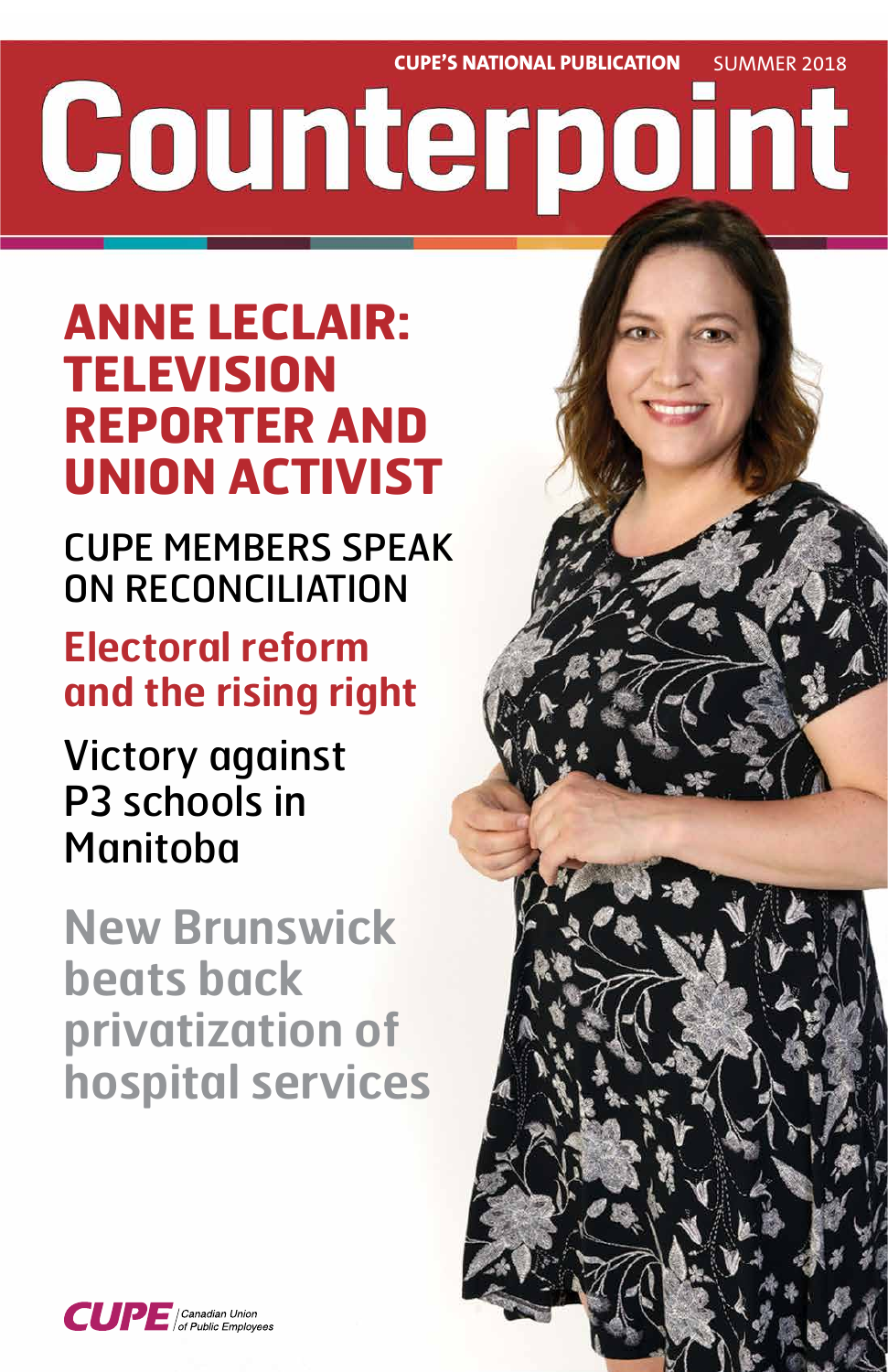**2 CUPE COUNTERPOINT** SUMMER 2018

The Liberals' "Real Change" slogan was heard throughout the 2015 federal election. It was effective in galvanizing public opinion and taking on a rigid and tired conservative government that had overstayed their welcome under Stephen Harper. Justin Trudeau and his Liberal team were swept to power on a promise to deliver on bold new ideas. But three years in, many of us find ourselves

asking, how much has really changed?

We saw Trudeau deceptively abandon his commitment to replace our archaic voting system with one that would give every Canadian a voice.

And then there is the climate file. Let's take a look at the promises and what has been done.

The Liberals showed up to the United Nations environmental conference in Paris, at the outset of

their mandate, saying "Canada is back" but then refusing to set emission reduction targets. It is difficult to move a plan forward if targets are not set. The previous government did sign on to a new climate change convention in 2009, but Canada will fail to meet that modest commitment to reduce emissions by 17 per cent below 2005 levels by 2020.

Part of Trudeau's rationale for moving forward with

certain pipeline projects, flawed as it may be, was to advance and make progress on other parts of the climate change agenda. If this is the case, then we find ourselves asking, where is the progress?

The Liberals committed to a clear deliverable: to "rapidly add electric vehicles to the federal fleet." This plan seems to have hit a snag when not even the minister of

Natural Resources could follow through on his plan to get an electric vehicle due to a lack of charging stations in the nation's capital.

The federal election is just around the corner. It's time for Justin Trudeau to show us what he has really done towards tackling climate change. On this file, like so many others, the Liberals have so far failed to deliver on their promises.

■ **Charles Brenchley** 

UPE strongly belie-<br>ves that our power<br>to fight back agains<br>privatization of public servi ves that our power to fight back against privatization of public services, cutbacks to operating budgets and attacks on workers' rights is strengthened through the relationships we build with workers in other workplaces struggling for common causes. This includes workers in other countries.

*"When I heard about the pension issue I was still on a casual contract. It was important for contract workers like me to protect the pension." Fangliang Xu, p. 8*

## **SHE SAID**

Union-printed on 50% recycled, 30% post-consumer waste, elemental chlorine-free paper, certified by the Forest Stewardship Council.





#### ISSN print 1920-2857 ISSN online 1920-2865

Counterpoint is published by the Canadian Union of Public Employees. Address all letters to the editor to: comm@cupe.ca

Publications Mail Agreement Number 40005741

Return undeliverable Canadian addresses to: CUPE Communications, 1375 St. Laurent Blvd. Ottawa, ON, K1G 0Z7

Visit CUPE's website at cupe.ca or contact us at cupemail@cupe.ca

global solidarity work with allies around the world. ■ **Guy Marsden** 

**Managing Editor** Catherine Louli **Acting Communications Director**

Ian Clysdale

**Graphic Designer** Jocelyn Renaud

**Editorial Assistants**

Manon Lajoie • Rose de Tourris

**Contributors** Guy Marsden • Charles Brenchley • Lisa Djevahirdjian • Dan Gawthrop • Hugh Pouliot • Robert Ramsay • Janet Szliske • Sarah Jordison • Matt McLean • Matt Stella • Simon Ouellette

**CANADIAN UNION OF PUBLIC EMPLOYEES NATIONAL EXECUTIVE BOARD**

**National President** Mark Hancock

**National Secretary-Treasurer** Charles Fleury

**General Vice-Presidents** Daniel Légère • Denis Bolduc • Fred Hahn • Judy Henley • Marle Roberts

#### **Regional Vice-Presidents** Sherry Hillier / Newfoundland & Labrador • Nan McFadgen / Nova Scotia • Brien Watson / New Brunswick • Leonard Crawford / Prince Edward Island • Benoît Bouchard, Patrick Gloutney / Quebec • Michael Hurley, Candace Rennick / Ontario • Amanda Farrow-Giroux / Northern Ontario • Gord Delbridge / Manitoba • Tom Graham / Saskatchewan • Rory Gill / Alberta • Paul Faoro, Donisa Bernardo / British Columbia

**Diversity Vice-Presidents** Gloria Lepine • Yolanda McClean

# Counterpoint

Robert Mendoza, President of the Alliance of Health Workers in the

Philippines, recently visited Saskatchewan and Manitoba. His visit is just the latest example of CUPE's global justice work and alliancebuilding with unions and workers in countries across the world.

Mendoza toured health care facilities in both provinces and spoke at public meetings. Through these visits and presentations, he spoke about the struggles facing health care workers and trade unionists in the

Philippines – budget cuts to public hospitals, rampant privatization, "contractualization" or precarious work where many health care workers receive no benefits and have minimal job security. Currently, out-ofpocket spending accounts for 57 per cent of health expenditures in the Philippines and results in poverty and poor health for most Filipinos.

Mendoza also spoke of the many campaigns and

mobilization efforts his union and others are undertaking to fight back, including the People's Health Agenda for free, comprehensive and progressive health services for all citizens.

The Filipinos struggle to secure quality health care is something Canadian workers can relate to, since we face the common foes of privatization and growing inequality. CUPE is committed to continuing its



## Three years in, where is the "real" climate change?

# **Filipino trade union leader visits Manitoba and Saskatchewan**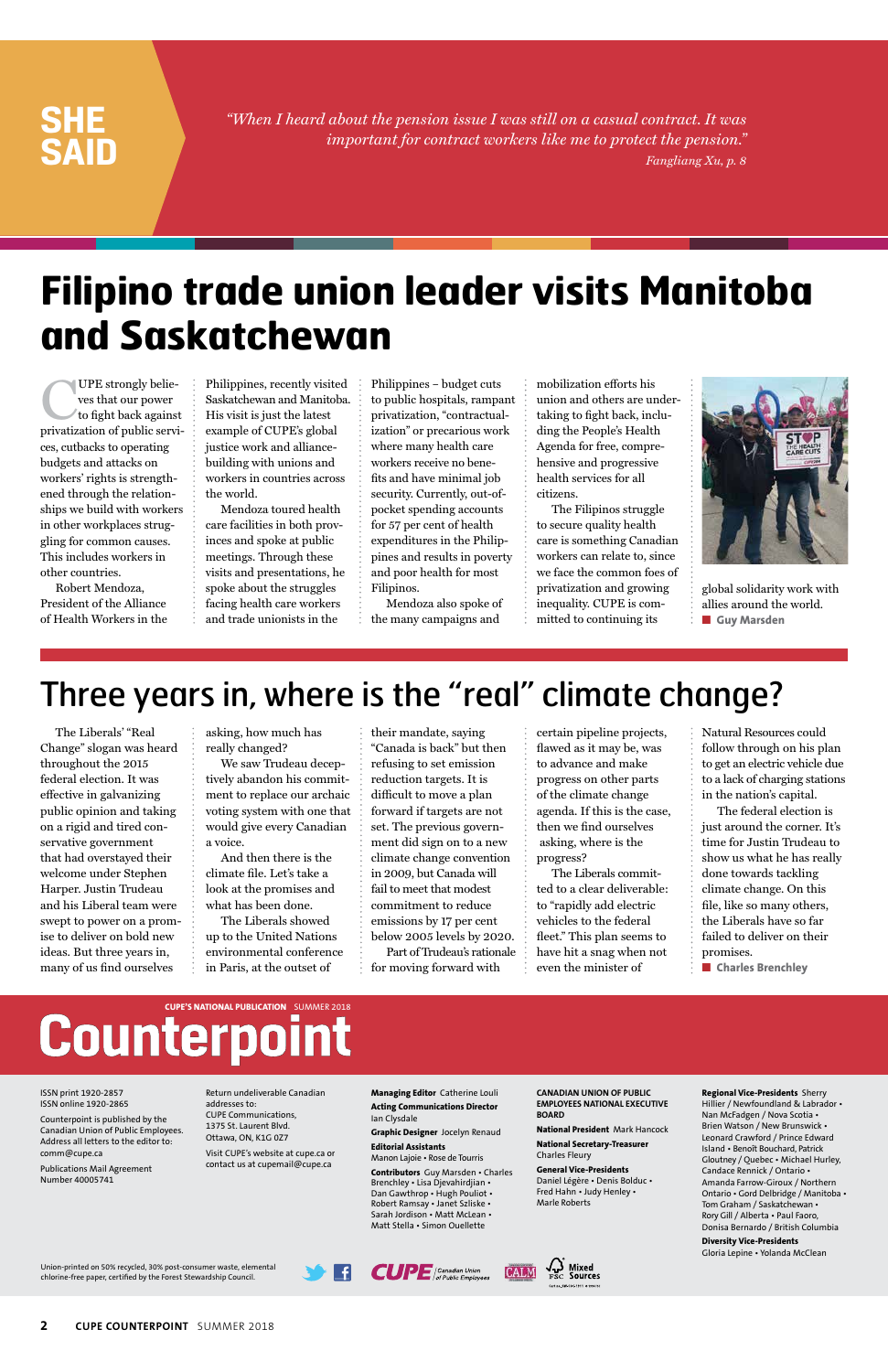### **National Task Force on Governance**



**ORIGINAL THE MET A CONFIDENT OF THE KEY decisions taken by CUPE members** at our national convention last October was to create a National Task Force on Governance. In June, the Task Force began its important work.

CUPE's constitution hasn't changed much since it was first approved 55 years ago in 1963.

But as our country changes and the challenges we face evolve, it's time for us to consider if our current union structure is serving our members, and if there are ways to make it better.

And so, over the summer, the Task Force on Governance launched a consultation process which will continue into November. We are asking CUPE members and locals about important issues like how we elect our National Executive Board (NEB) and what its responsibilities should be.

It's my hope that we can settle a lot of the "unwritten rules" around how members are elected to the NEB. Over the years, a number of common practices have developed

#### **NATIONAL PRESIDENT** MARK HANCOCK

*Like many journalists, Anne Leclair chose reporting as a way to make a positive impact on the world. In time, her chosen trade would lead her to the labour movement, which turned out to be a powerful tool for defending not only her co-workers, but journalism itself.* 

"As a working journalist and union activist, the issues that most concern me are the importance and survival of local news in an era of web giants that eat up most of the advertising dollars that used to end up in our broadcasters' pockets," explains Anne Leclair.

Less money for newsrooms has meant less news gathering and fertile

ground for fake news.

"CUPE Quebec has led some thought-provoking campaigns promoting the importance of local news and I'm proud that we've also recently joined forces with other major players in the industry under the banner of the Coalition for Culture and Media (standing forculture.info)," Leclair says. "We are standing up against web giants like Google, Apple, Facebook, Amazon, Netflix and Spotify, and demanding they be covered by the same fiscal, tax and regulatory conditions that all Canadian organizations are expected to follow."

#### **From the personal to the universal:**

 How she got here. In 1998, Anne Leclair moved to Quebec City for a permanent reporting gig. After a couple of years, she wanted to move back to Montreal but her collective agreement didn't recognize seniority from

one location to another, despite the fact that all reporters, notwithstanding their location, were contributing to the same Montrealbased newscast.

> The reconciliation video project is an initiative of CUPE BC's Indigenous Workers Committee. ■ **Dan Gawthrop**

"I thought it was so unfair. The union quickly came to my defence and eventually negotiated a clause in our collective agreement that considered us all part of the same team and location, therefore giving reporters and all employees equal opportunity."

She wanted to give back and became a union delegate. Soon after, she was elected secretary-archivist before joining the union's negotiating committee.

"I was a little hesitant at first since the most militant members were normally technicians (not newsroom staff) but a good friend and colleague convinced me that the newsroom staff needed more representation and that the union needed more women. So I took the leap and never looked back. Today, I'm the president of my local union, I'm the TV-radio VP for CUPE Quebec's provincial communications council (CPSC), and I am co-chair of CUPE's national communications council, for which we are currently planning our upcoming sector conference in November in Ottawa." ■ **Lisa Djevahirdjian**

## Anne Leclair, television reporter and union activist



A video released by CUPE BC in time for National Indigenous Peoples Day (June 21) continues the dialogue on reconciliation, with CUPE members exploring what people can do both collectively and as individuals to foster equality and make Canada a more just society for Indigenous peoples.

"Reconciliation: CUPE Members Speak" is a thoughtprovoking, five-minute video in which members address different aspects of reconciliation and what the concept means to them. The testimonials, accompanied by a drumming composition from the Vancouver awareness and direct action organization *Culture Saves Lives*, focus on the need to redress historical wrongs by taking concrete actions in the present.

"Each of us has a part to play in making Canada a more just society," says CUPE BC President Paul Faoro.

"These testimonials contribute to the discussion on how to make that a reality. While the onus for reconciliation is on the non-Indigenous population that continues to benefit the most from the land we all share, all our members— "including those who are First Nations and Metis—have something valuable to contribute to this discussion."

Since November 2015, when the Federal Truth and Reconciliation Commission (TRC) released its 94 calls to action to redress the historic wrongs of the residential school system, a national dialogue has taken place about how to make Canada more inclusive and equitable for Indigenous peoples.

In the video, CUPE members address issues ranging from access to safe drinking water to the need to enforce Jordan's Principle, which guarantees the same access to services for Indigenous children enjoyed by non-Indigenous children.

that are not reflected in the constitution – which creates an uneven playing field where some members understand the practices and others do not.

The Task Force will also be seeking your input on CUPE's National Convention, the highest decision-making body in our



union, and how we might improve it.

We'll review the historic structure of our union, and ask if there are changes needed to how CUPE locals interact within our union and with the broader labour movement through affiliations.

And we'll consider the work of previous commissions and the National Women's Task Force as we work towards a final set of recommendations for consideration by our National Executive Board. Our hope is that our work will result in constitutional amendments being brought to our next National Convention for your consideration.

The work of the Task Force will continue into next year. But to make the most of this opportunity to improve our union, we need your input now.

In the coming months, members, locals, national committees, and chartered organizations will have the opportunity to provide input through an online survey, written submissions, and in-person discussions.

I hope you and your local will make some time for this important discussion, and make your voice heard. Together, we can keep making our great union even better.

**MARK HANCOCK ONLINE 3** twitter.com/CUPENatPres

IT'S TIME. IT'S 2018 AND WE NEED TO MAKE A CHANGE NOT JUST FOR MYSELF BUT FOR OUR PEOPLE AND OTHERS WHO ARE NOT INDIGENOUS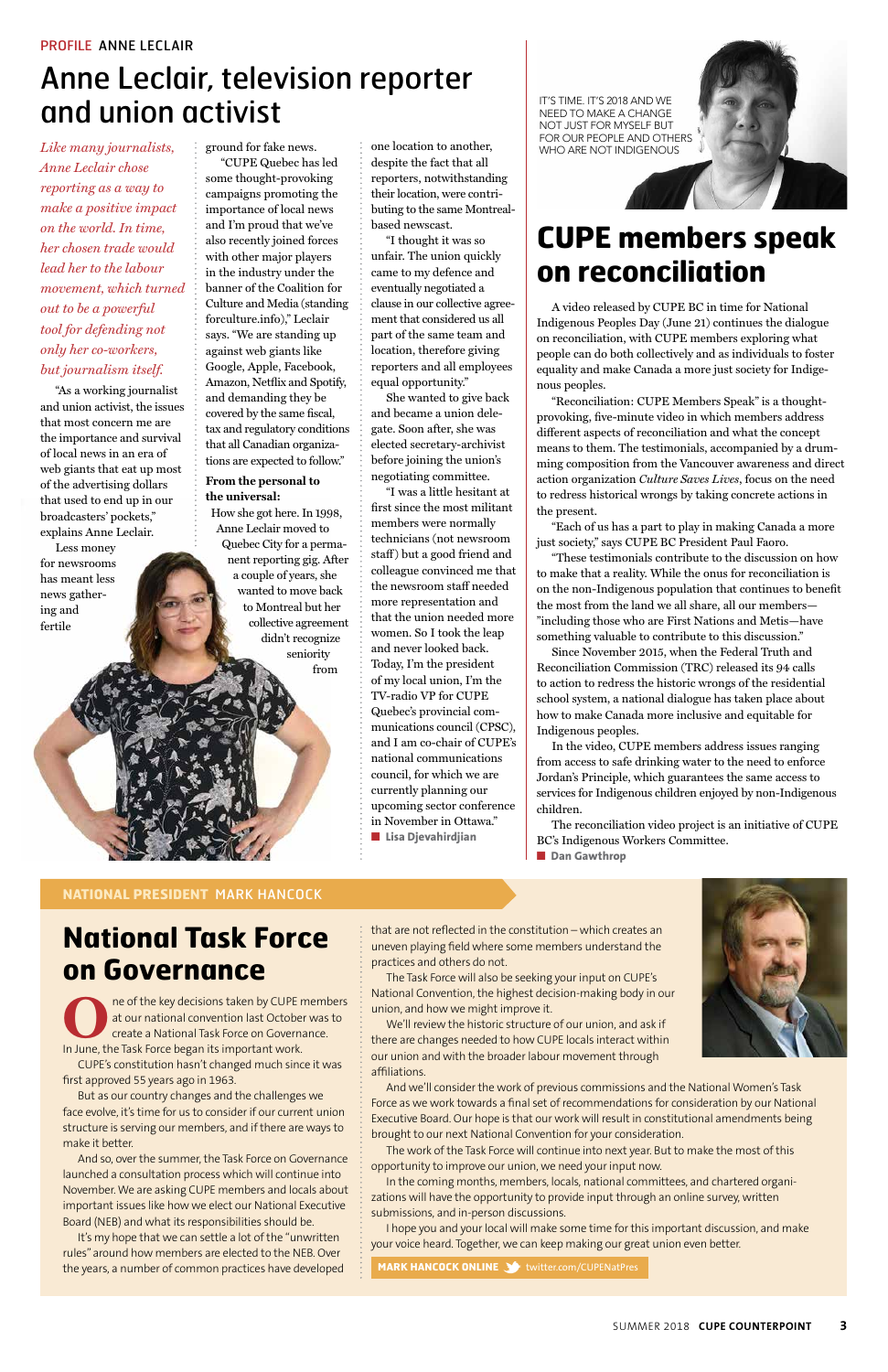There are differences from region to region, and the colours of their political stripe may vary, but overall the formula used in each case is about the same.

Important public services are starved of resources, crippling their ability to serve their communities, and putting increased stress on employees.

Important services are

despite consistent evidence that publicly-delivered services are higher quality and cost less.

privatized or contracted out wing premier's play-book.

Attacks on workers' wages and working conditions have become routine. Using legislative options to respond to labour disputes used to be a last resort, but these days, it's seemingly number one in every right-

A quick look around the country shows how this trend is playing out.

In Nova Scotia, the governing Liberals under Premier Stephen McNeil have assaulted workers' rights and public services in a way that would make a lot of Tory governments blue with envy.

They forced through

Bill 148, which took away the right of public sector workers to bargain their wages and severance for years. The law will probably be struck down as unconstitutional by the courts – but the McNeil government has forged on all the same. Meanwhile, the Nova Scotia Liberals are pushing public-private partnerships in health care, and trying

to privatize things like highway maintenance even though CUPE members can do the job better at a lower cost.

"How will the province save money by paying private companies to do this work?" wonders Mike MacIsaac, treasurer of CUPE 1867, the Nova Scotia highway workers union. "The province's highway workers can do the job more efficiently and costeffectively. Why would you go out and rent a car when you already own one?"

The reality is, no one is forcing the McNeil government's hand when it attacks workers and diminishes public services. It's a case of letting ideology trump good public policy. As CUPE NS President Nan McFadgen notes, "That's a mistake we'll all pay for."

People in Saskatchewan have been living a similar story for over a decade under the conservative government of Premiers Brad Wall and Scott Moe and the Saskatchewan Party.

The Sask Party enjoyed years of major economic boom but

instead of investing and saving, the Wall government wasted precious revenue resources and cut taxes for the province's highest earners.

**4 CUPE COUNTERPOINT** SUMMER 2018



# Electoral reform is the key to stemming the rising right

It doesn't take a magnifying glass to see a new political pattern developing across Canada over the last few years. From Saskatchewan to Nova Scotia and many points in between, a troubling trend has been picking up steam. Right-wing governments have been taking hold and attempting to uproot how governments serve their people, and fundamentally redefine labour rights in Canada.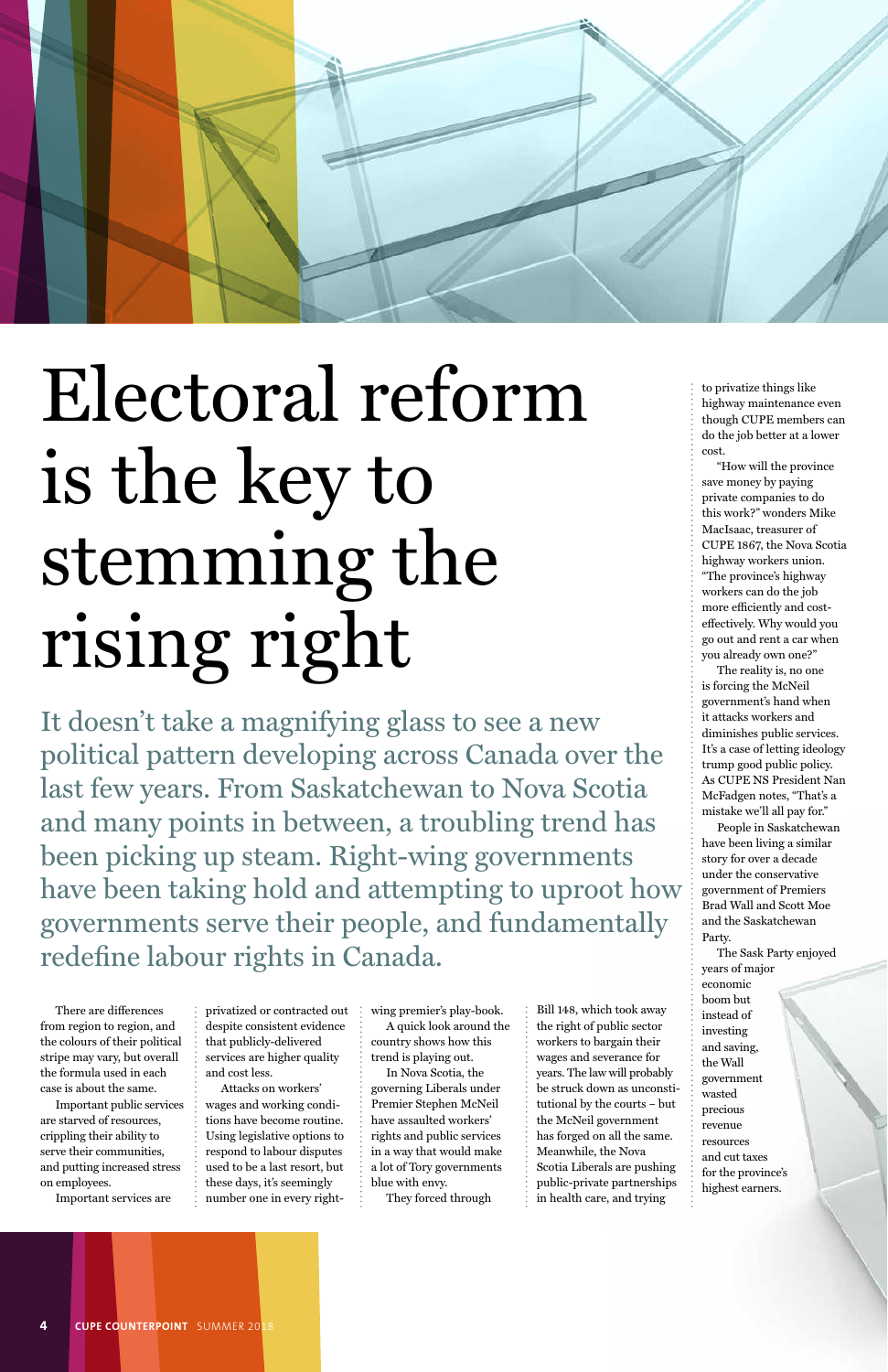

They let the province's social deficit grow even as revenues from oil skyrocketed – and when the boom went bust in late 2014, they blamed public service workers, working people, and the disadvantaged for Saskatchewan's budget deficit.

"Last year's budget introduced sweeping cuts and proposed rollbacks, on the revenue side, the increase in sales and consumption taxes hit workers and every day people the hardest," said CUPE Saskatchewan President Tom Graham. "I think Saskatchewan people would prefer to see sound investment in this province's future. That starts with a fairer tax system on the revenue side."

Newly-installed Premier Scott Moe has shown there's not much daylight between him and his predecessor,

Brad Wall, with a 2018 budget that cries poor while dumping billions into expensive P3s.

The Sask Party has made a great deal of noise about slaying the provincial deficit, but in reality, the government is simply offloading responsibility onto munici-

palities, non-governmental organizations, and ordinary people to make up the difference when services get cut.

It's been shown time and again that Saskatchewan could take a measured medium-term approach to eliminating its deficit that would keep jobs and services intact. But even more than the McNeil government in Nova Scotia, the Sask Party is more

interested in an ideological attack on public services than good public policy. For Brad Wall and Scott Moe, a budget deficit is just useful political cover.

And finally, we arrive in Ontario where, after the Wynne Liberals went to war with teachers and education workers, and took on the dubious distinction of spending the least of any province per capita on health care, we now have a Conservative government under Premier Doug Ford. Ford came to power on a promise of \$7.6 billion in tax cuts, \$500 million in annual spending reductions, and a balanced budget by 2021. "There's no way around it: Doug Ford's plan to shell out billions in tax cuts – often to people who don't need them – and to balance the budget by 2021 would mean deep spending cuts and significant job losses," says CUPE National Senior Economist Toby Sanger. He estimates

between 46,000 to 159,000 public and private sector job losses could occur as a result of Ford's budgetary policy. "No matter which way you cut it, this is bad news for working people in Ontario."

Ford has also pledged to scrap the scheduled

increase to Ontario's minimum wage in the coming year, and people are rightly concerned about what a Ford government will mean for labour rights across Ontario.

There's no question that the right is on the rise in Canada.

And if the 2016 presidential elections in the United States and the 2018 provincial elections in Ontario have told us anything, it's that elections matter. Across the board we need to step up our engagement in election campaigns at every level of government. But as right-wing governments continue to rise despite a lack of popular support, the question of how we elect is becoming as significant as who we elect. Hillary Clinton won two million more votes than Donald Trump but still lost the election. And in Canada we have a voting system that awards majority governments to parties who win a minority of votes.

It's called first-past-thepost, and it's the reason premiers like Stephen McNeil and Doug Ford enjoy 100 per cent of the power in their respective legislatures despite only earning around forty per cent of the popular vote. It's the reason why the Saskatchewan Party has enjoyed a significantly hampered opposition, where the NDP won 30 per cent of the vote but only occupies 16 per cent of the seats in the legislature.

The solution is proportional representation, a system where every vote is counted, and every voice matters. Forty per cent of the vote equals 40 per cent of the seats – simple enough!

While the right is on the rise from coast to coast in Canada, there is hope on the horizon as well, with referenda on electoral reform during upcoming elections in British Columbia and PEI.

Canadians cherish their public services, and we need to mobilize now to defend them as they fall



under attack by right-wing governments from coast to coast.

But in the long run, one of the best ways we can protect public services and the rights of workers is to implement a system that actually recognizes the voices of the majority of Canadians when we go to the ballot box. That journey starts in BC and PEI, but it continues with all of us across Canada for the months and years to come. ■ **Hugh Pouliot**

**Right-wing governments in Canada aren't succeeding because they are wildly popular with the public. In fact, the opposite is usually true. They're successful because they effectively manipulate our arcane electoral systems that prevent the majority of voices from being heard.**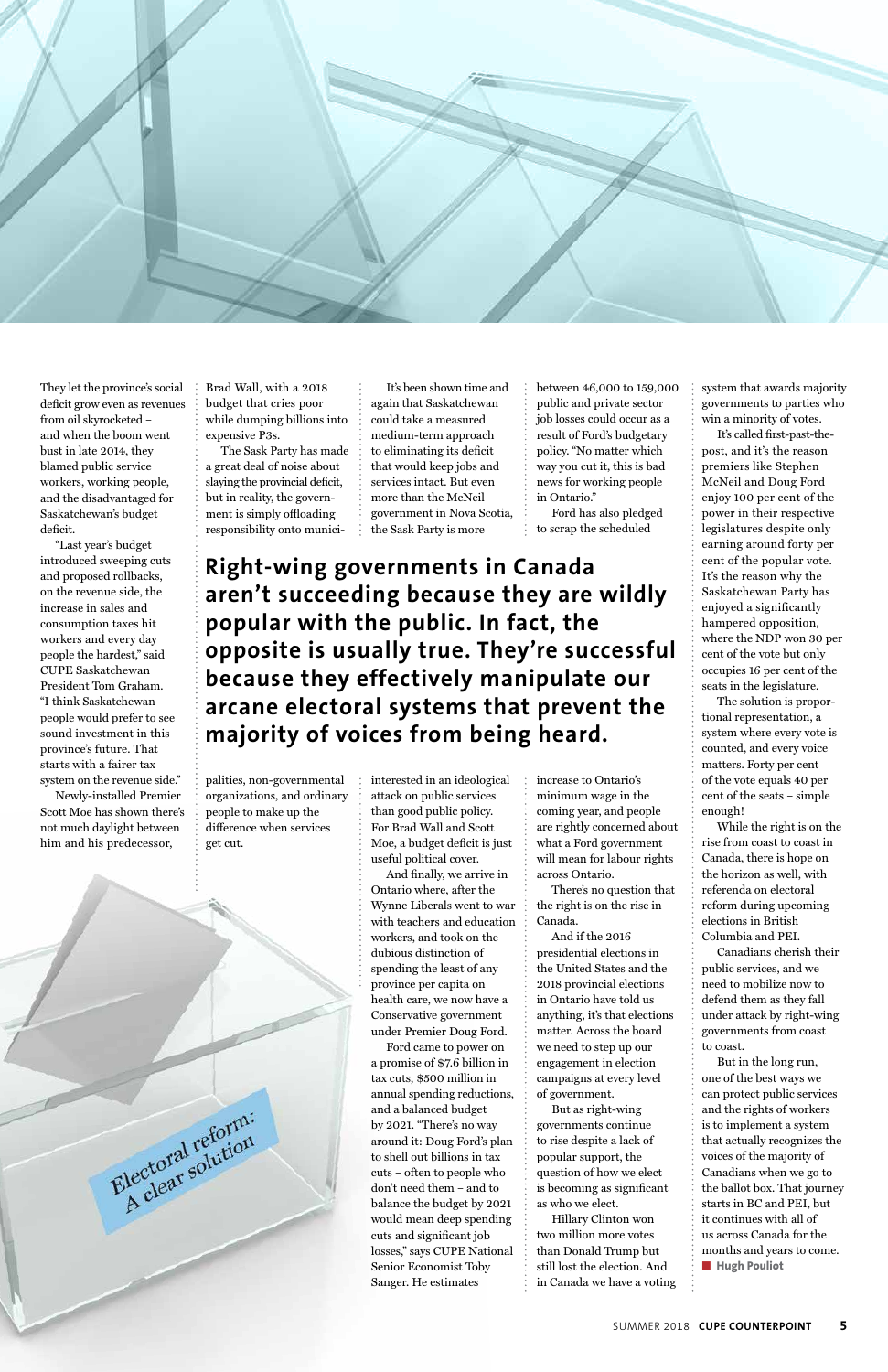In early June, member of CUPE's National Executive Board and staff attended the annual n early June, members of CUPE's National Executive Board and meeting and trade show of the Federation of Canadian Municipalities, held in Halifax. It was the largest meeting the FCM has ever held, with over 2000 mayors, councillors and other municipal officials from across Canada in attendance.

As part of its presence at the meeting, CUPE hosted a panel session titled, "How Accessible Public Services Protect Human Rights." The session highlighted many of the creative ways that municipalities – and municipal workers – support human rights by providing and defending strong public services. The panel was moderated by Prabha Khosla, an urban planner and scholar, who framed the discussion as a celebration of good work and a tool kit for other municipalities.

The panelists, from three very different Canadian cities, discussed how public services are a necessary condition for many of the most vulnerable in our communities to participate in society.

Sue Montgomery, Mayor of Côte-des-Neiges-Notre-Dame-de-Grâce and Deputy Mayor of Montreal, described the importance of adequate and affordable housing for lower-income and new Canadian populations. Toronto City councillor

Kristyn Wong-Tam discussed the importance of bringing a gender-responsive lens to city budgeting, and how to break through bureaucratic inertia to get there. Catherine McKenney, an Ottawa city councillor, told the story of the pop-up overdose prevention site in Ottawa, and how an unsanctioned site was eventually licensed and funded through the hard work of advocates and workers.

The subjects raised by this panel discussion, and the numerous conversations the session generated over the course of the FCM meeting, are particularly relevant for CUPE members.

"The municipal sector is one of CUPE's largest sectors, with nearly 150,000 members, over 1100 bargaining units, and thousands of different job classifications," noted CUPE National President Mark Hancock during his opening comments. "CUPE members work in water, roads, transit, planning and administration, public health, child care and more. CUPE members have a long history of supporting human rights in their workplaces and in their communities. As front-line service workers, we know how important strong public services are in making sure everyone can live a safe, healthy and productive life." ■ **Robert Ramsay**



Kindergarten to Grade 12 education support workers will be featured on movie theatre screens in Cineplex theatres throughout B.C. this summer and fall, thanks to an animated spot promoting the important services they provide.

# **Municipalities** meet in Halifax

The 30-second animation features "Rachel" and some of the CUPE members she comes into contact with throughout her day at school. Featured CUPE workers include an education assistant, custodian,

Ī

clerical worker, tradesperson and bus driver, who all contribute to making great schools possible.

"It's been tough for our members who have faced cuts over sixteen years of BC Liberal government," said K-12 Presidents Council President Warren Williams. "This campaign will help build public understanding of the services our members provide and their importance to students in public education as we head into bargaining."

The campaign will include buttons, flyers and posters as well as newspaper and radio ads in locations that do not have large cinemas.

Bargaining surveys revealed that 41 per cent of respondents have seen increased violence in B.C. education workplaces, with 15 per cent reporting a "significant increase." For more on this important campaign visit **bcschools.cupe.ca**.

■ **Janet Szliske**

Despite 60 per cent of Ontarians voting against Doug Ford and the Conservatives, the party now holds a massive majority government with 76 seats compared to Andrea Horwath and the NDP with 40 seats, the Liberals with seven and the Green Party with its first seat in the province.

Ford ran on a campaign of cuts – corporate taxes, personal taxes, gas taxes, carbon taxes – while providing no plan on how his government will address the loss of more than \$10 billion



in annual revenue. Much is up in the air as the new right-wing government takes shape. Ford has promised he will make people's lives easier. Those who have followed his career closely anticipate an agenda of mass privatization, contracting out and cuts to public services.

For CUPE members across Ontario who provide those services, life could become quite difficult. For all the people that rely on public services, life will be anything but easier.

While CUPE's leadership and staff begin to prepare for any necessary fight backs, it's important to remember that Doug Ford sees himself as a populist.

Though Ford holds a majority of seats in the legislature, he is much more susceptible to public opinion than many Premiers who have come before him. He knows that Kathleen Wynne's downfall began when she ignored the public outcry against selling off the province's hydro system. He's seen how easily the Ontario Liberals went from majority government to losing party status.

What happens in Ontario over the next four years will depend in large part on how the public responds once Doug Ford begins to implement his agenda. CUPE members cannot afford to stay silent when it comes to protecting public services. Building public support will be critical for success.

■ **Sarah Jordison**

## **K-12 education workers hit the big screen in B.C.**

## **What's in store for Ontario with Premier Ford in the driver's seat?**

**Since 1976, the Canadian Association of Labour Media has supported unions and strengthened the communications capacity of the labour movement. CALM Members have access to:**

graphics **|** illustrations **|** stock photos **|** written content **|** resources **|** media training **|** workshops **|** conferences **|** communications consulting

**Learn more about how CALM can help: calm.ca**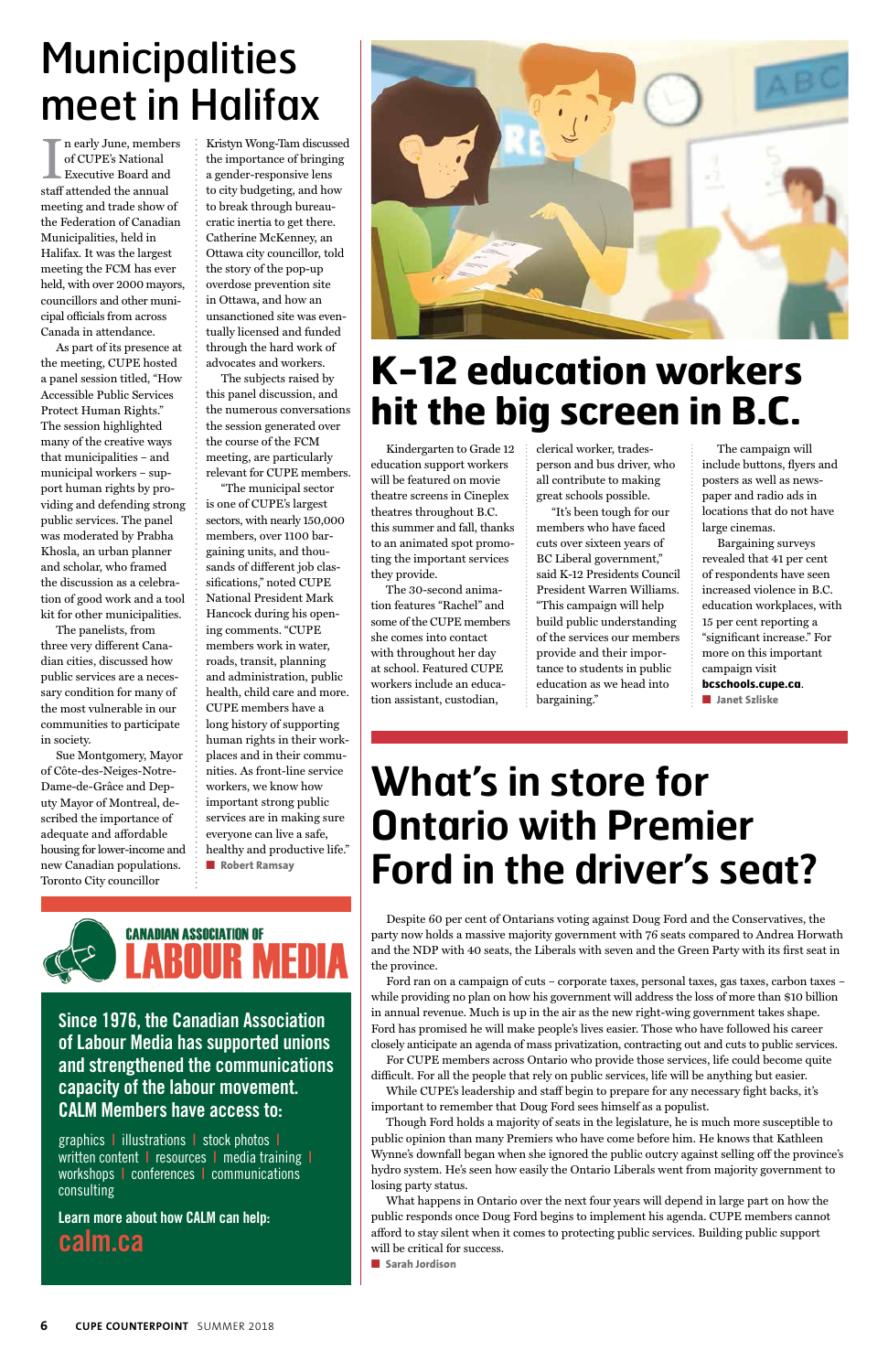This past spring, CUPE learned that the Pallister Progressive Conservative (PC) government was abandoning a controversial plan to build four new schools in Manitoba – three in Winnipeg and one in Brandon – using a publicprivate partnership (P3) model.

Under the proposed P3 model, the schools would have been built, financed, owned and maintained by private-for-profit companies. The school division would have become a longterm tenant in the school, and after several decades the division would have had the option to purchase the school outright.

P3 schools across Canada are plagued by waste, secrecy and scandal. In Nova Scotia, New Brunswick and Alberta, P3 schools have been found to cost millions more than traditional models of school construction and ownership. P3 schools in Saskatchewan are currently shrouded in mystery and questionable assumptions, and will also ultimately prove more expensive.

In addition to cost concerns, the nature of private-ownership of buildings creates problems for the broader community. Schools have traditionally been used on evenings and weekends for everything from Scouts and Guides to community basketball leagues and community meetings. Private owners, whose only responsibility is delivering profit to their shareholders, do not make their property available to the community in the same way that school divisions do. P3 schools cease to be a community space.

> That's a victory to be proud of! The lesson learned? Campaigning pays off. ■ **Matt McLean**

For all of these reasons, CUPE in Manitoba undertook a campaign to "raise red flags" on P3 schools in that province. The heart of the campaign was targeted at Brandon, a city of approx imately 50,000 people, one school division, and two seats in the Manitoba Legislature. Both seats are "swing seats" held currently by Progressive Conservative MLA's.

CUPE 737, representing education support staff at the Brandon School Division



(BSD), took on the campaign in full force. The local dropped off thousands of pamphlets at people's homes, hosted a public town hall with the Canadian Center for Policy Alternatives-Manitoba, and made multiple presentations to the BSD Board of Trustees using research compiled by CUPE researchers across the country. CUPE made strategic use of local advertising to get the message

out to the public.

It worked. Despite a government election commitment to seek out P3s for Manitoba's infrastructure, and a budget commitment to build four schools as P3s, the Brian Pallister government backed down. The government announced it had abandoned its plans to build P3 schools and admitted that the P3 plan would be more expensive than the traditional model

of construction/ownership.

It gets even better. With the money the provincial government saved from abandoning the P3 model, it committed to building an entire fifth school! So instead of four privately-owned schools, Manitoba ended up with five publicly-owned schools.

#### **CUPE will fight rightwing agenda across**

#### **Canada**

**C**UPE members face many challenges across the country.

With the election of Doug Ford's Conservative right-wing government in Ontario, our members face even more challenges. Ford promises to cut six billion dollars from the provincial budget to eliminate "inefficiencies," to scrap the 15-dollars-an-hour minimum wage and to eliminate the cap-and-trade system for carbon emissions, among other things. The new Ontario premier is also considering privatizing the sale and distribution of alcohol and cannabis.

CUPE will defend our public services and keep decent paying jobs in our communities. We oppose governments who cut public services and implement austerity measures.

#### **NATIONAL SECRETARY-TREASURER** CHARLES FLEURY

We know public services are the great equalizers in our society. We push back when governments and employers want to cut jobs, reduce salaries, working conditions and take aim at retirement security. We campaign to derail privatization and contracting out. We say no when concessions and two-tier proposals are presented at the bargaining table. We stand up against precarious work, violence, harassment, discrimination and racism in the workplace. We defend our members' right to strike and their bargaining power against anti-union legislation. Every day is full of challenges for CUPE members. But

because we have managed our finances very carefully, we



have the resources to take these governments and employers on. This year, our General Fund budget includes the highest number of new staff positions in many years. Our Defence Fund budget has more money for organizing, restructuring votes and campaigns. Our Strike Fund is 97 million dollars strong. This is the power of CUPE, a pan-Canadian union of 665,000 members. Our union is on a solid financial foundation.

CUPE National will continue to be with you in all your fights. Each and every CUPE member will benefit from our collective strength for years to come.

**CHARLES FLEURY ONLINE Solution to the CHARLES FLEURY ONLINE Statement of the complex set of the CHARLES FLEURY** 

# **Major victory in fight against P3 schools in Manitoba**